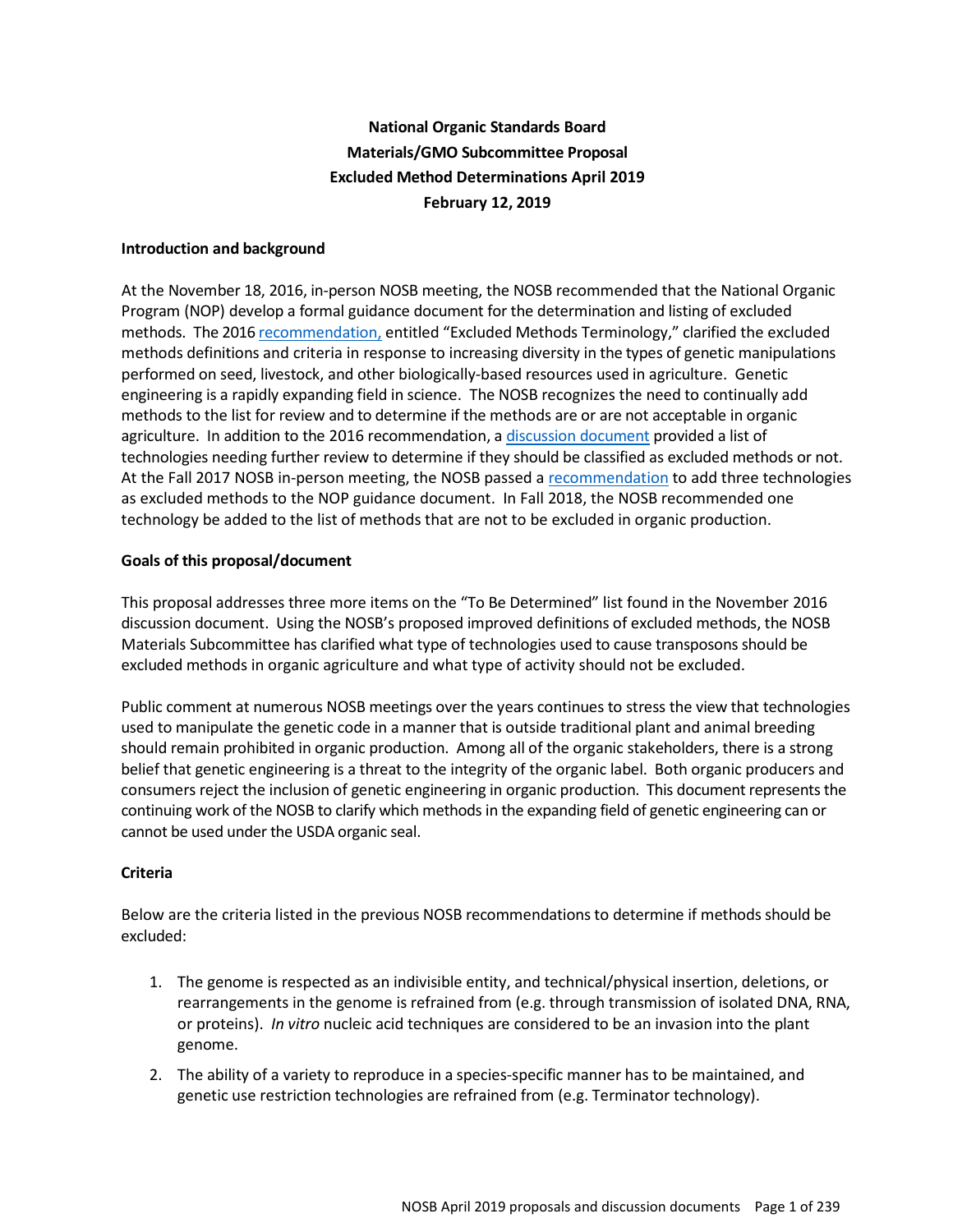- 3. Novel proteins and other molecules produced from modern biotechnology must be prevented from being introduced into the agro-ecosystem and into the organic food supply.
- 4. The exchange of genetic resources is encouraged. In order to ensure farmers have a legal avenue to save seed and plant breeders have access to germplasm for research and developing new varieties, the application of restrictive intellectual property protection (e.g., utility patents and licensing agreements that restrict such uses to living organisms, their metabolites, gene sequences, or breeding processes) are refrained from.

The NOSB has voted and determined these to be excluded methods.

| <b>Method and</b>                                                                                                                                                        | <b>Types</b>                                                                                                                                                                                                                                                                                                                                                                                                                   | <b>Excluded</b>              | <b>Criteria</b>           | <b>Notes</b>                                                                                                                    |
|--------------------------------------------------------------------------------------------------------------------------------------------------------------------------|--------------------------------------------------------------------------------------------------------------------------------------------------------------------------------------------------------------------------------------------------------------------------------------------------------------------------------------------------------------------------------------------------------------------------------|------------------------------|---------------------------|---------------------------------------------------------------------------------------------------------------------------------|
| synonyms<br>Targeted genetic<br>modification (TagMo)<br>syn. Synthetic<br>gene technologies<br>syn. Genome<br>engineering<br>syn. Gene editing<br>syn. Gene<br>targeting | $\bullet$<br>Sequence-specific<br>nucleases (SSNs)<br>Meganucleases Zinc finger<br>nuclease (ZFN)<br>Mutagenesis via<br>Oligonucleotides<br>CRISPR-Cas system<br>(Clustered regularly<br>interspaced short<br>palindromic repeats) and<br>associated protein genes<br><b>TALENs (Transcription</b><br>activator-like effector<br>nucleases)<br>Oligonucleotide directed<br>mutagenesis (ODM) Rapid<br>Trait Development System | <b>Methods</b><br><b>YES</b> | <b>Applied</b><br>1, 3, 4 | Most of these new<br>techniques are not<br>regulated by USDA and<br>are currently difficult to<br>determine through<br>testing. |
| <b>Gene Silencing</b>                                                                                                                                                    | RNA-dependent DNA<br>methylation (RdDM)<br>Silencing via RNAi<br>pathway RNAi pesticides                                                                                                                                                                                                                                                                                                                                       | <b>YES</b>                   | 1, 2, 4                   |                                                                                                                                 |
| Accelerated plant<br>breeding techniques                                                                                                                                 | <b>Reverse Breeding</b><br>Genome<br>Elimination<br>FasTrack<br><b>Fast flowering</b>                                                                                                                                                                                                                                                                                                                                          | <b>YES</b>                   | 1, 2, 4                   | These may pose an<br>enforcement<br>problem for organics<br>because they are not<br>detectable in tests.                        |
| <b>Synthetic Biology</b>                                                                                                                                                 | Creating new DNA<br>sequences<br>Synthetic chromosomes<br>Engineered biological<br>functions and systems                                                                                                                                                                                                                                                                                                                       | <b>YES</b>                   | 1, 3, 4                   |                                                                                                                                 |
| Cloned animals and<br>offspring                                                                                                                                          | Somatic nuclear transfer                                                                                                                                                                                                                                                                                                                                                                                                       | <b>YES</b>                   | 1, 3                      |                                                                                                                                 |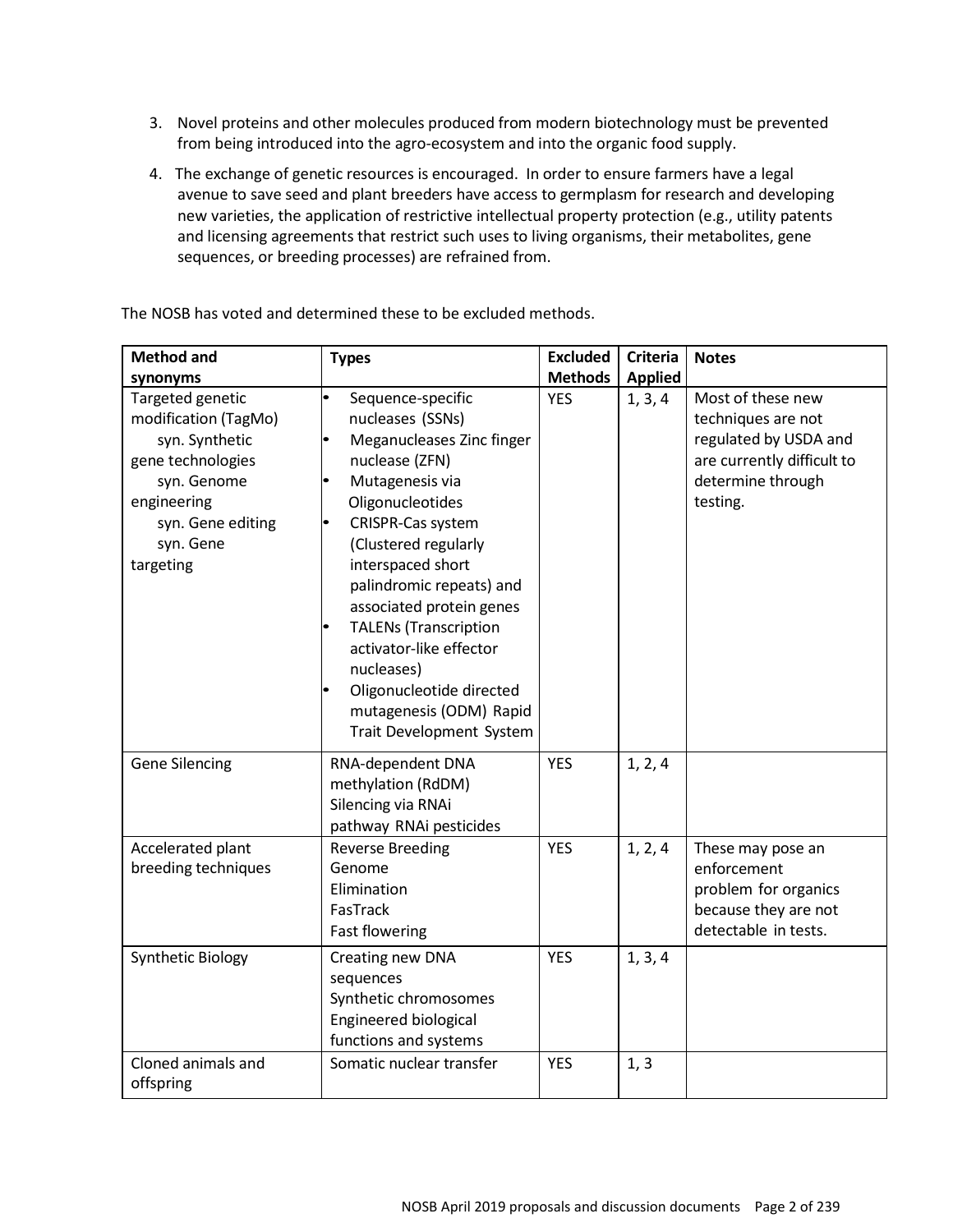| Plastid           |                                                                                                                                                                                                                                                                                                                                           | <b>YES</b> | 1, 3, 4 |                                                                                                                                                                                                                                                                          |
|-------------------|-------------------------------------------------------------------------------------------------------------------------------------------------------------------------------------------------------------------------------------------------------------------------------------------------------------------------------------------|------------|---------|--------------------------------------------------------------------------------------------------------------------------------------------------------------------------------------------------------------------------------------------------------------------------|
| transformation    |                                                                                                                                                                                                                                                                                                                                           |            |         |                                                                                                                                                                                                                                                                          |
| Cisgenesis        | The gene modification of a<br>recipient plant with a natural<br>gene from a crossable-sexually<br>compatible-plant. The<br>introduced gene includes its<br>introns and is flanked by its<br>native promoter and<br>terminator in the normal-<br>sense orientation.                                                                        | <b>YES</b> | 1, 3, 4 | Even though the genetic<br>manipulation may be within<br>the same species; this<br>method of gene insertion<br>can create characteristics<br>that are not possible within<br>that individual with natural<br>processes and can have<br>unintended consequences.          |
| Intragenesis      | The full or partial coding of<br>DNA sequences of genes<br>originating from the sexually<br>compatible gene pool of the<br>recipient plant and arranged in<br>sense or antisense orientation.<br>In addition, the promoter,<br>spacer, and terminator may<br>originate from a sexually<br>compatible gene pool of the<br>recipient plant. | <b>YES</b> | 1, 3, 4 | Even though the genetic<br>manipulation may be within<br>the same species, this<br>method of gene<br>rearrangement can create<br>characteristics that are not<br>possible within that<br>individual with natural<br>processes and can have<br>unintended consequences.   |
| Agro-infiltration |                                                                                                                                                                                                                                                                                                                                           | <b>YES</b> | 1, 3, 4 | In vitro nucleic acids are<br>introduced<br>to plant leaves to be<br>infiltrated into them. The<br>resulting plants could not<br>have been achieved through<br>natural processes and are a<br>manipulation of the genetic<br>code within the nucleus of<br>the organism. |

The following genetic engineering methods were found by the NOSB NOT to be excluded methods.

| <b>Method and</b><br>synonyms       | Types | Excluded  <br>Methods | Criteria<br><b>Applied</b> | <b>Notes</b>                                                                                                                       |
|-------------------------------------|-------|-----------------------|----------------------------|------------------------------------------------------------------------------------------------------------------------------------|
| <b>Marker Assisted</b><br>Selection |       | NO                    |                            |                                                                                                                                    |
| Transduction                        |       | <b>NO</b>             |                            |                                                                                                                                    |
| Embryo rescue in plants             |       | <b>NO</b>             |                            | IFOAM's 2018 position<br>paper on Techniques in<br>Organic Systems considers<br>this technique compatible<br>with organic systems. |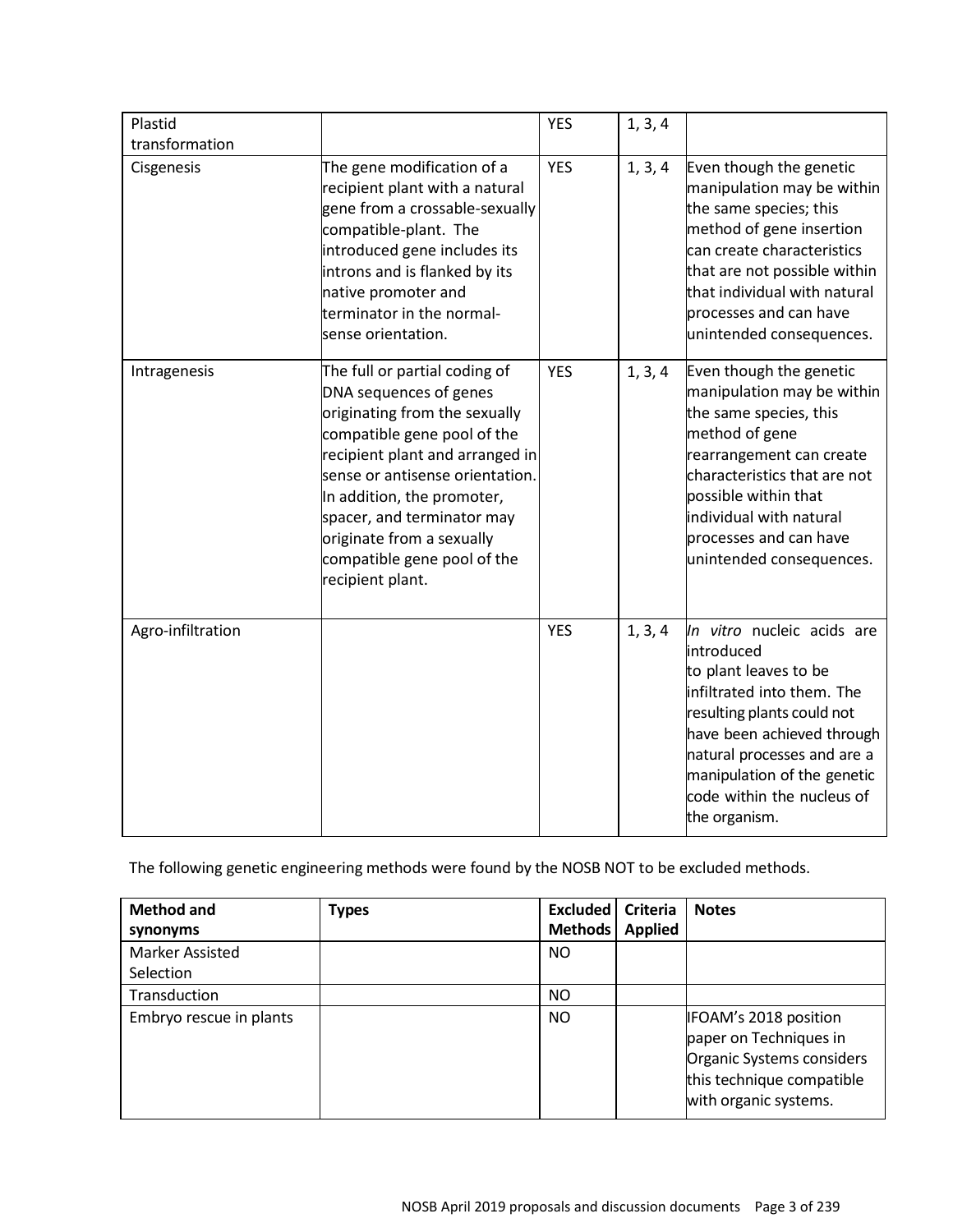# **Discussion**

The Materials Subcommittee recognizes the topic of genetic engineering and evaluation of excluded methods will remain on our work agenda to determine if new technologies do or do not meet our current definitions. We may also need to incorporate additional criteria to evaluate new and unique technologies.

We are aware that specific laboratory tests are not currently available to detect the use of several new excluded genetic modification technologies in organisms. However, we still believe that the technology should be listed as an excluded method, when appropriate, and anticipate tests or other methods will be developed over time to detect the presence of these technologies. The Materials Subcommittee may put forward another discussion document in the future to aid the NOP in determining how to enforce this prohibition when there is no means to detect an excluded method that may have been used in production.

In the Fall 2018 discussion document, there were descriptions assigned to both cisgenesis and intragenesis. These descriptions are still valid, and in this document we would like to add the following to further clarify these two technologies. There is no further clarification for agroinfiltration proposed.

- Cisgenesis—The gene modification of a recipient plant with a natural gene from a crossablesexually compatible-plant. The introduced gene includes its introns and is flanked by its native promoter and terminator in the normal-sense orientation.
- Intragenesis—The full or partial coding of DNA sequences of genes originating from the sexually compatible gene pool of the recipient plant and arranged in sense or antisense orientation. In addition, the promoter, spacer, and terminator may originate from a sexually compatible gene pool of the recipient plant.

| <b>Terminology</b>                        |                        |                            |                  |                                                                                                                                                                                         |  |  |
|-------------------------------------------|------------------------|----------------------------|------------------|-----------------------------------------------------------------------------------------------------------------------------------------------------------------------------------------|--|--|
| Method and synonyms                       | <b>Types</b>           | Excluded<br><b>Methods</b> | Criteria<br>Used | <b>Notes</b>                                                                                                                                                                            |  |  |
| <b>Protoplast Fusion</b>                  |                        | TBD                        |                  | There are many ways to achieve<br>protoplast fusion, and until the criteria<br>about cell wall integrity are discussed and<br>developed, these technologies cannot yet<br>be evaluated. |  |  |
| <b>Cell Fusion within Plant</b><br>Family |                        | TBD                        |                  | Subject of an NOP memo in 2013. The Crops<br>Subcommittee will continue to explore the issue<br>of detection and testing.                                                               |  |  |
| <b>TILLING</b>                            | Eco-<br><b>TILLING</b> | TBD                        |                  | Stands for "Targeted Induced Local Lesions In<br>Genomes." It is a type of mutagenesis combined<br>with a new screening procedure.                                                      |  |  |

The following methods will continue to be researched in future NOSB proposals.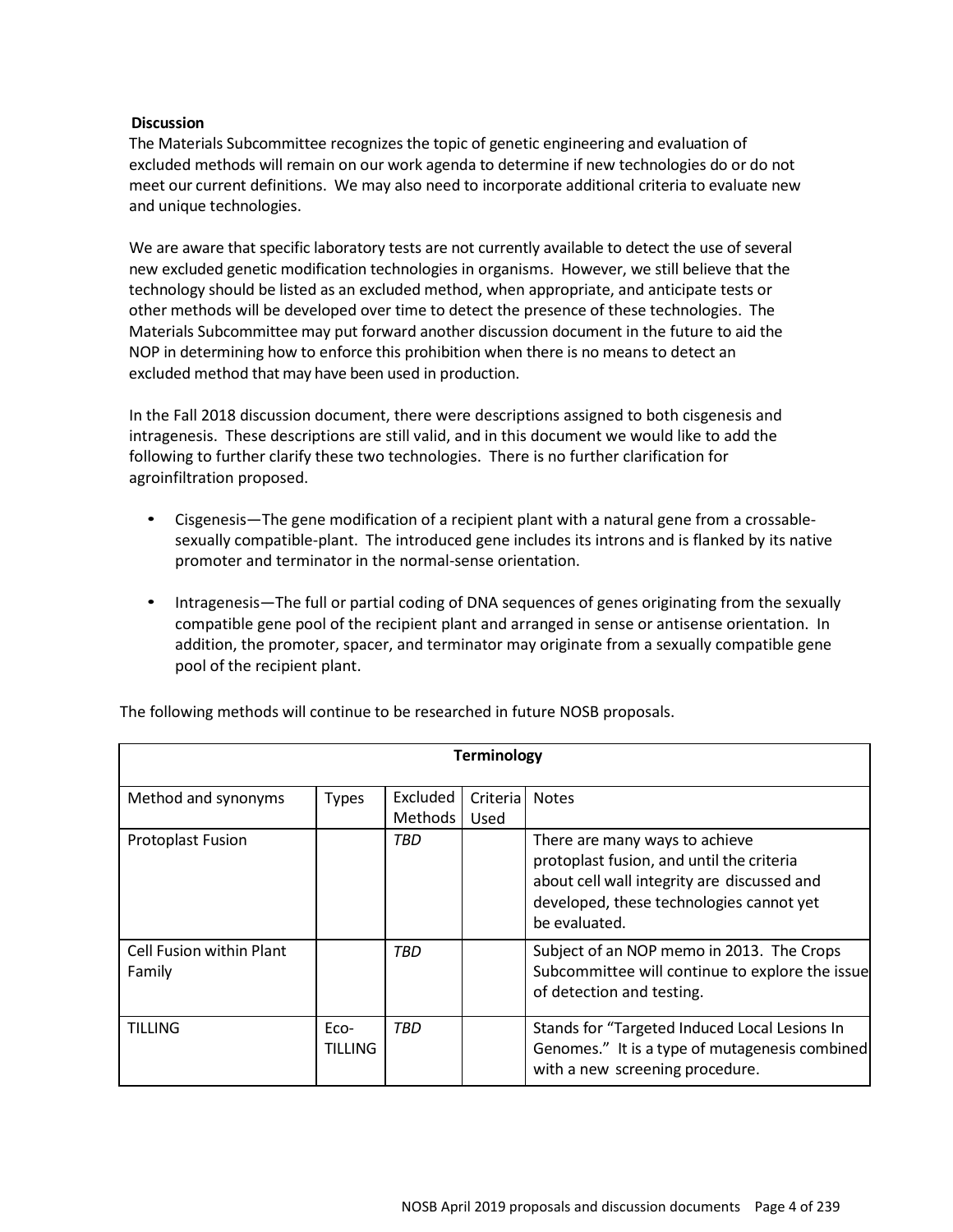| Doubled Haploid<br>Technology (DHT) |                                    | <b>TBD</b> | There are several ways to make double haploids,<br>and some do not involve genetic engineering<br>while some do. It is difficult or impossible to<br>detect DHT with tests.                                                                                                                                                                                                                                                                                                                                                           |
|-------------------------------------|------------------------------------|------------|---------------------------------------------------------------------------------------------------------------------------------------------------------------------------------------------------------------------------------------------------------------------------------------------------------------------------------------------------------------------------------------------------------------------------------------------------------------------------------------------------------------------------------------|
| <b>Induced Mutagenesis</b>          |                                    | <b>TBD</b> | This is a very broad term and needs to be<br>classified based on what induces the mutations,<br>such as chemicals, radiation, or other stresses.                                                                                                                                                                                                                                                                                                                                                                                      |
| Transposons                         |                                    | <b>TBD</b> | Produced from chemicals, ultraviolet radiation,<br>or other synthetic activities considered to be a<br>method of "induced mutagenesis"                                                                                                                                                                                                                                                                                                                                                                                                |
| Embryo transfer in animals          | Embryo<br>rescue<br>in.<br>animals | TBD        | FiBL distinguishes embryo rescue in plants from<br>animals. A technique used in animal breeding,<br>FiBL involves inducing superovulation of the<br>donor with gonadotropins (glycoprotein<br>polypeptide hormones), artificial insemination,<br>recovery of embryos, isolation and storage of<br>embryos, and transfer of embryos into an<br>animal, which results in a pregnancy and<br>hopefully a birth of a live animal at maturity.<br>More research is needed to clarify if use of<br>hormones is essential to this technique. |

# **Transposons**

- Transposons are jumping genes that can occur in nature and are responsible for mutations through mobile genetic elements. Transposon activity can be modified through stress or genetic engineering to increase mutation rates. Changes or mismatches to the individual nucleotides occurs, altering the cell's genetic identity and genome size. When the transposon cleaves from its original location to another location, there is also a change to the genetic makeup at the site where it no longer resides.
- Transposons are responsible for mutations when moving around within a genome. Various forms of environmental stress, such as heat, cold or drought, as well as stress caused by chemicals or exposure to irradiation, can increase the movement of naturally occurring transposons which then results in higher mutation rates.
- Transposons can also be developed in a laboratory using in vitro nucleic acid techniques to then be introduced into plants or animals.
- IFOAM's 2018 position paper on Techniques in Organic Systems considers transposons caused by physical stress to be compatible with organic systems.
- Transposons, when produced from chemicals, ultraviolet radiation, or other synthetic methods, are considered to be a method of "induced mutagenesis". Further research and discussion are needed to determine if induced mutagenesis methods, both those that are random or targeted, should be considered excluded from organic production, or not.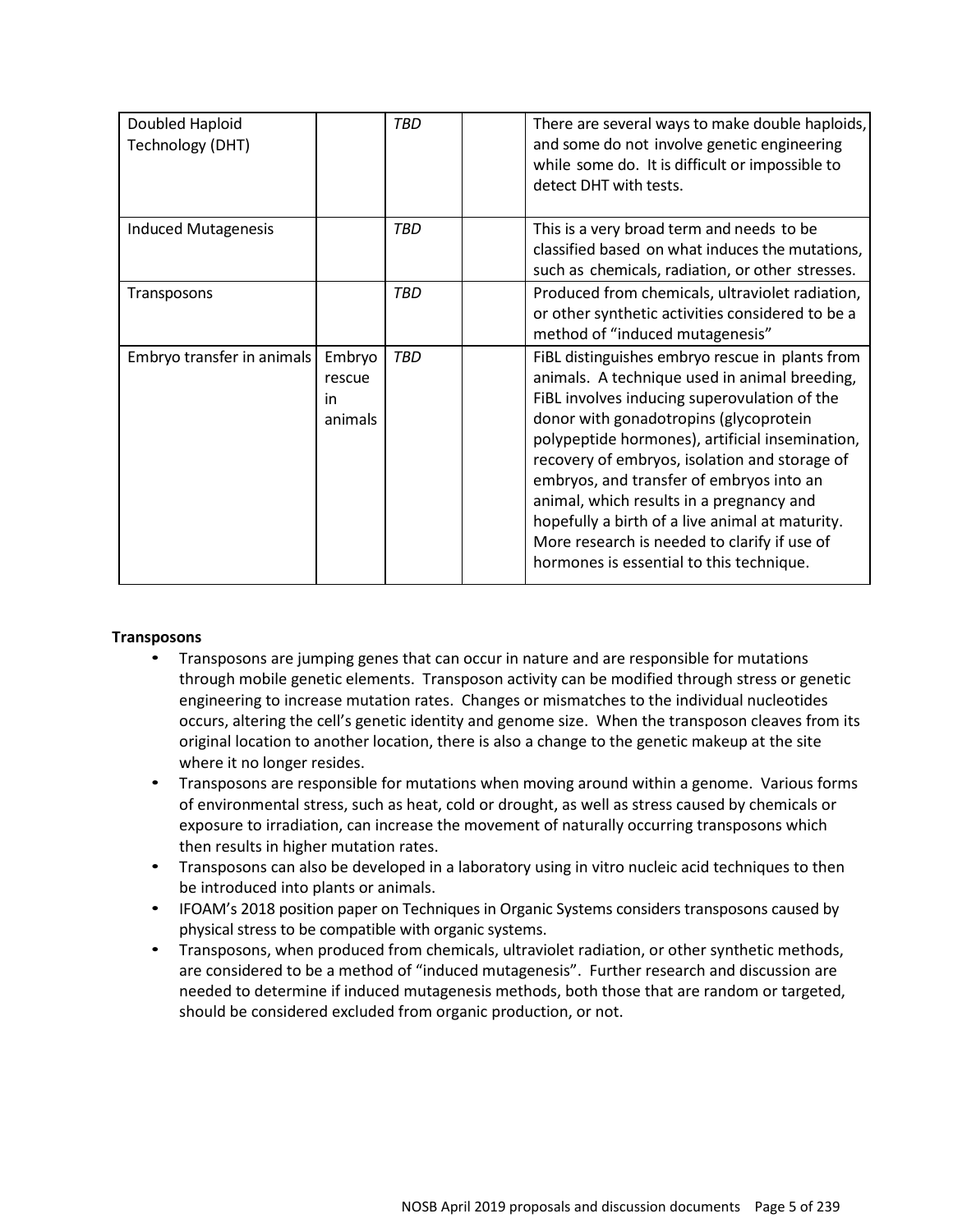The method below has been determined to be an excluded method based upon the criteria listed above.

| Method and synonyms | Types | Excluded<br><b>Methods</b> | Criteria Used | <b>Notes</b>                                             |
|---------------------|-------|----------------------------|---------------|----------------------------------------------------------|
| Transposons         |       | <b>YES</b>                 | 1, 3, 4       | Developed via use of in vitro nucleic<br>acid techniques |

The method below has been determined to **not** be an excluded method based upon the criteria listed above.

| Method and synonyms | Types | Excluded<br>Methods | Criteria Used | <b>Notes</b>                                                              |
|---------------------|-------|---------------------|---------------|---------------------------------------------------------------------------|
| Transposons         |       | NO.                 |               | Developed through environmental<br>stress, such as heat, drought, or cold |

The method below needs further review.

| Method and synonyms | Types | Excluded<br><b>Methods</b> | Criteria Used | <b>Notes</b>                                                                                                                              |
|---------------------|-------|----------------------------|---------------|-------------------------------------------------------------------------------------------------------------------------------------------|
| Transposons         |       | TBD                        |               | Produced from chemicals, ultraviolet<br>radiation, or other synthetic activities<br>considered to be a method of<br>"induced mutagenesis" |

# **Future Work on this Topic**

The Materials Subcommittee has developed a discussion document for the April 2019 NOSB meeting to encourage public input on embryo transfer in animals and the various methods of induced mutagenesis.

# **Subcommittee Proposal**

*The NOSB recommends the NOP add the following to the table of excluded methods, in NOP excluded methods guidance.*

#### 1. **Transposons - Developed via use of in vitro nucleic acid techniques.**

*The NOSB recommends the NOP add the following to the table of "not excluded" methods, in NOP excluded methods guidance.*